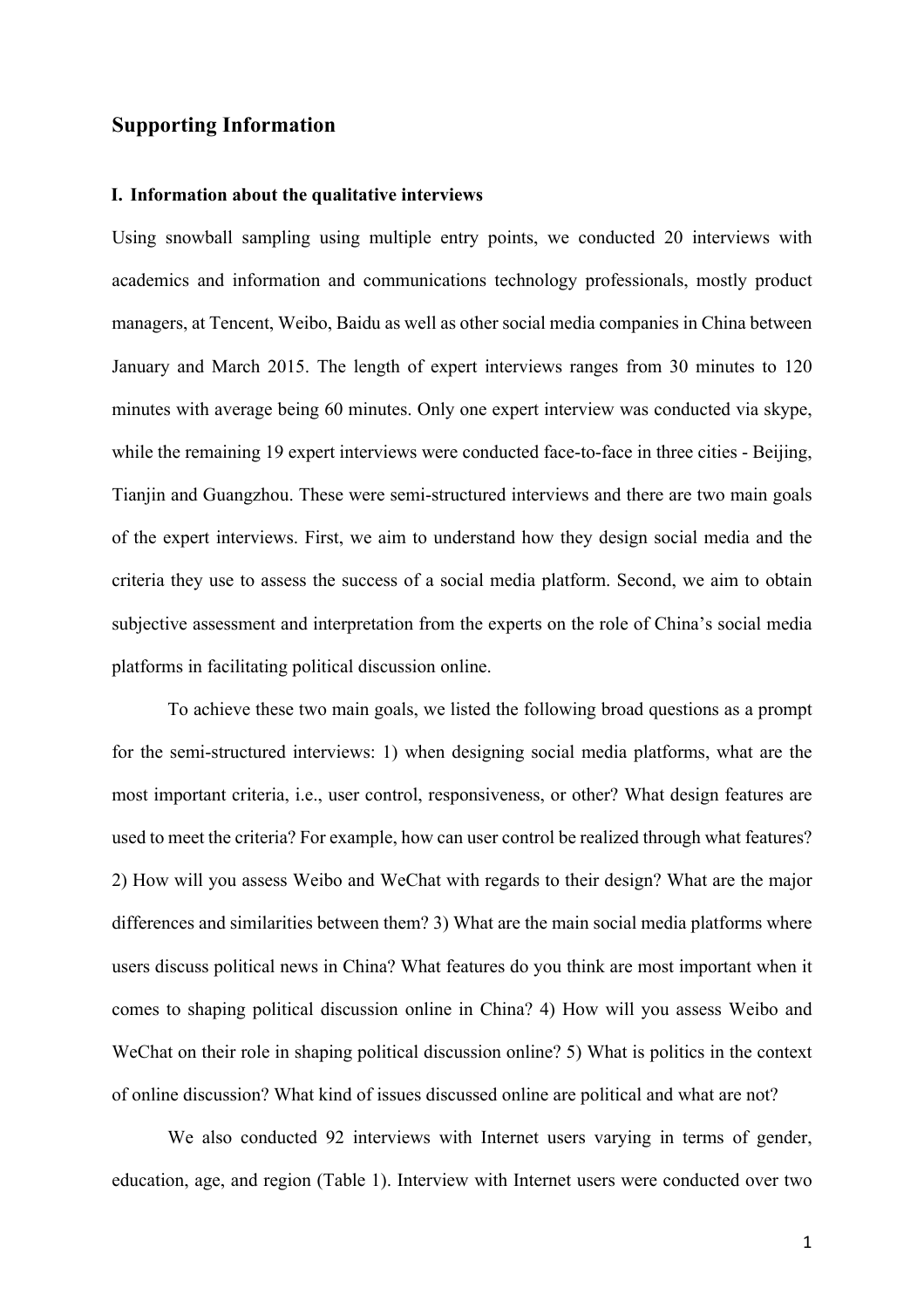periods – between January and May 2015 and between October 2015 and March 2016. The length of Internet user interviews ranges from 20 minutes to 120 minutes with average being 40 minutes.

| Social Demographics |                         | N.             | Percent |
|---------------------|-------------------------|----------------|---------|
| Gender              | Male                    | 42             | 46%     |
|                     | Female                  | 50             | 54%     |
| Age                 | 18-24                   | 35             | 38%     |
|                     | $25 - 34$               | 31             | 34%     |
|                     | 35-44                   | 11             | 12%     |
|                     | $45 - 54$               | 8              | 9%      |
|                     | 55-64                   | 5              | 5%      |
|                     | 65 or more              | $\overline{2}$ | 2%      |
| Education           | Primary school or below | $\overline{2}$ | 2%      |
|                     | Junior high school      | 2              | $2\%$   |
|                     | Senior high school      | 29             | 32%     |
|                     | College or above        | 59             | 64%     |
| Region of residence | North                   | 21             | 23%     |
|                     | Northeast               | 18             | 20%     |
|                     | Northwest               | $\overline{2}$ | $2\%$   |
|                     | Central                 | $\overline{2}$ | $2\%$   |
|                     | East                    | 11             | 12%     |
|                     | South                   | 5              | 5%      |
|                     | Southeast               | 23             | 25%     |
|                     | Southwest               | 9              | 10%     |
|                     | West                    | 1              | $1\%$   |
| Total               |                         | 92             | 100%    |

Table 1 Descriptive statistics of the Interviewees

29 interviews were conducted face-to-face in the following cities, Beijing, Shenzhen, Guangzhou, Tianjin, Taiyuan. 63 interviews were conducted via telephone call or video call online. Telephone interviews allow us to interview people residing in other cities and rural counties. The key goal of the Internet user interviews is to understand their perception of social media and political discussion online and their behaviours. We designed the following questions to guide the semi-structured interviews: 1) What is politics? What issues/topics do you think are politics? 2) What do you think is politically sensitive in China? 3) What social media do you use and why? What do you normally do with these social media platforms? Is any of these online behaviours related to politics in your opinion? 4) How will you describe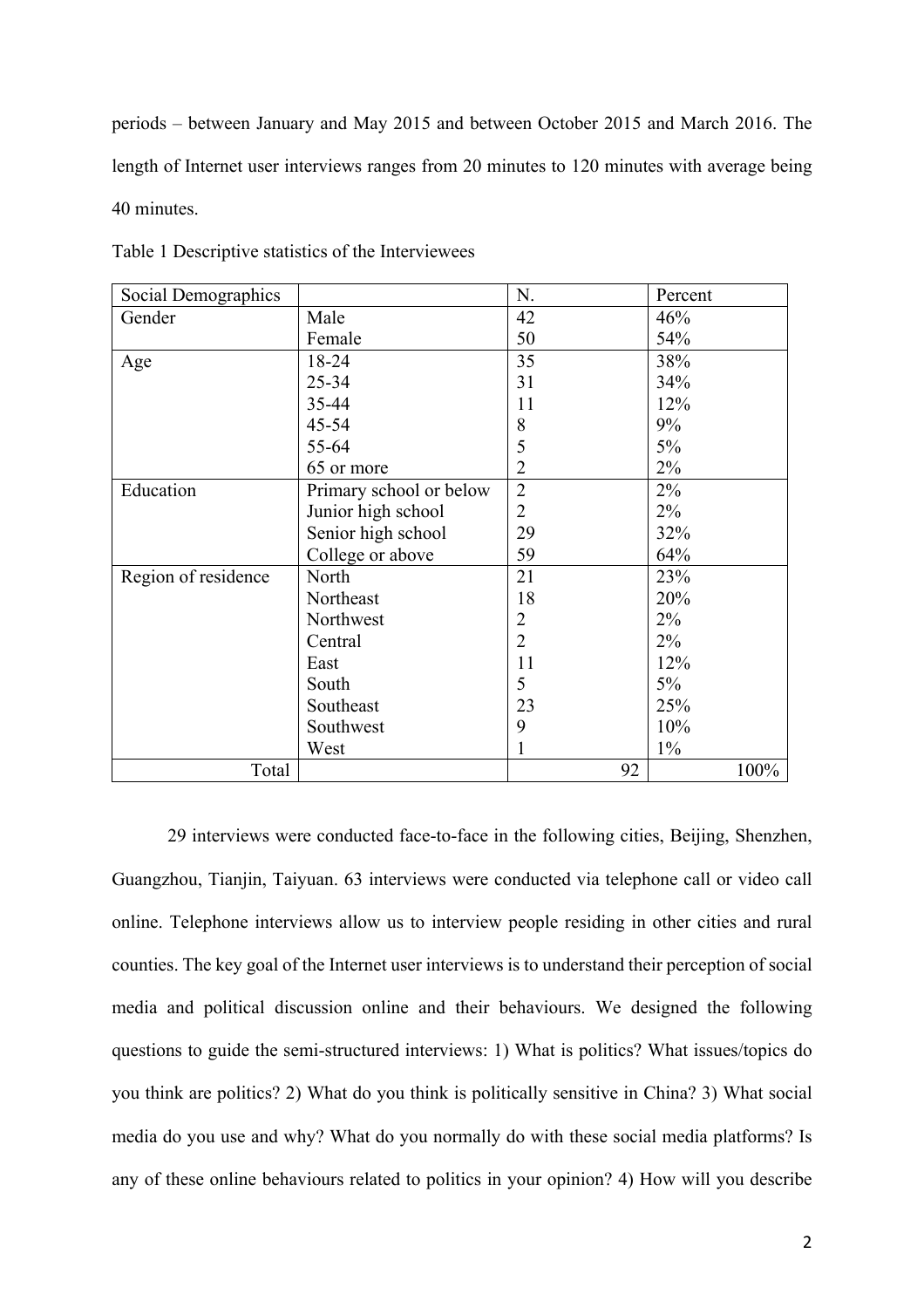the differences between the social media you use? Do you think these differences also affect what you do on these social media?

Upon gaining consent from the interviewees, we audio-taped the interviews and a group of university students were recruited to transcribe the interviews. In terms of transcribing the interviews, students were asked to write the interview out in full according to the recording. When analysing the interviews, we went through all interviewees' answers to the same broad questions in detail, looked for keywords and identify patterns. For example, in the user interviews, we asked users to describe what is politics. Users have used various terms and provided various examples to describe what is considered politics in their opinion. We then grouped these examples into different categories. Examples, such as, President Xi's visit to African countries, China-Japan relationship, etc., are categorised as China's relationship with foreign countries. In the expert interviews, when asking to describe what features realize user control, experts have listed various features. We grouped these features together in a list, such as, fewer clicks to realize a function, putting on the front page, providing easy guidance, the use of menu bar with fewer choices, etc.

#### **II. Information about the nationally representative survey**

#### 1. Sampling information of the media survey

The survey was conducted between May 5 to July 4 in 2014. The target population covers Chinese citizens aged 18 and above, who have resided in the surveyed counties/districts for no less than 6 months. GPS assisted area sampling method was used which also incorporated population as a measure of size, stratification and multi-stage PPS (Probabilities Proportional to Size). The purpose of the survey is to investigate Chinese citizens' media engagement. As media engagement is highly related to the level of internationalization and urbanization, the primary sampling units (PSUs) were stratified into 4 layers including cosmopolitan cities, districts under judiciary of sub-provincial cities, districts under judiciary of municipal cities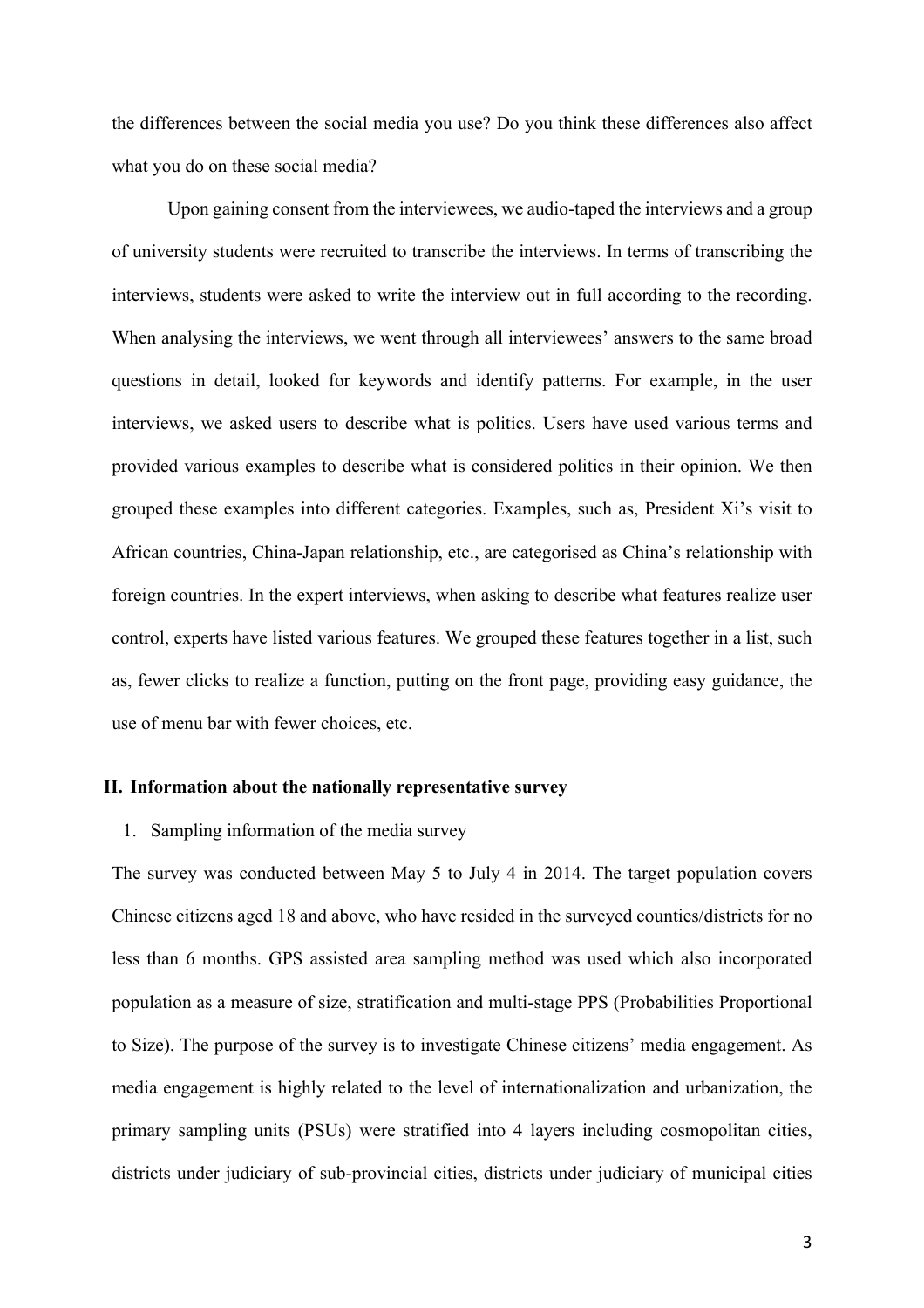and county-level cities, suburban district or counties under judiciary of municipal cities and above. The questionnaire was implemented by experienced and trained interviewers in faceto-face conversations. A total of 5654 eligible samples were drawn with an effective sample size of 3747. The response rate was 66%.

#### 2. Measurements of control variables

*Size of online network* was measured by asking participants to estimate their number of online friends (Wangyou). Estimates were right-skewed and ranged from 0 to 4000. They were thus log transformed before being recoded to run on a 0 to 1 scale, with 1 representing the highest number of online friends reported in the dataset.

*Frequency of getting information from traditional media (TV)* was measured on a 4 point scale in which participants indicated how often they used TV as a news source, ranging from "everyday or most of the time", "at least once a week", "less than once a week", to "never." It was recoded to run on a 0 to 1 scale, with higher values indicating more frequent use of TV as a news source.

*Frequency of getting information on social media* was measured on a 4-point scale in which participants indicated how often they used "social media, such as Weibo, WeChat, QQ and etc." as a news source. The scale values were the same as above, and were similarly recoded to run on a 0 to 1 scale, with higher values indicating more frequent use of social media as a news source.

*Following political news online* served as a proxy for political interest and was measured by asking participants how many of a list of seven political topics they were currently following online. Example topics on the list included anti-Japanese or anti-American sentiments or activities, mass incidents, China's environmental problems, the fight against corruption, political leader dynamics, government policy, and major international news events.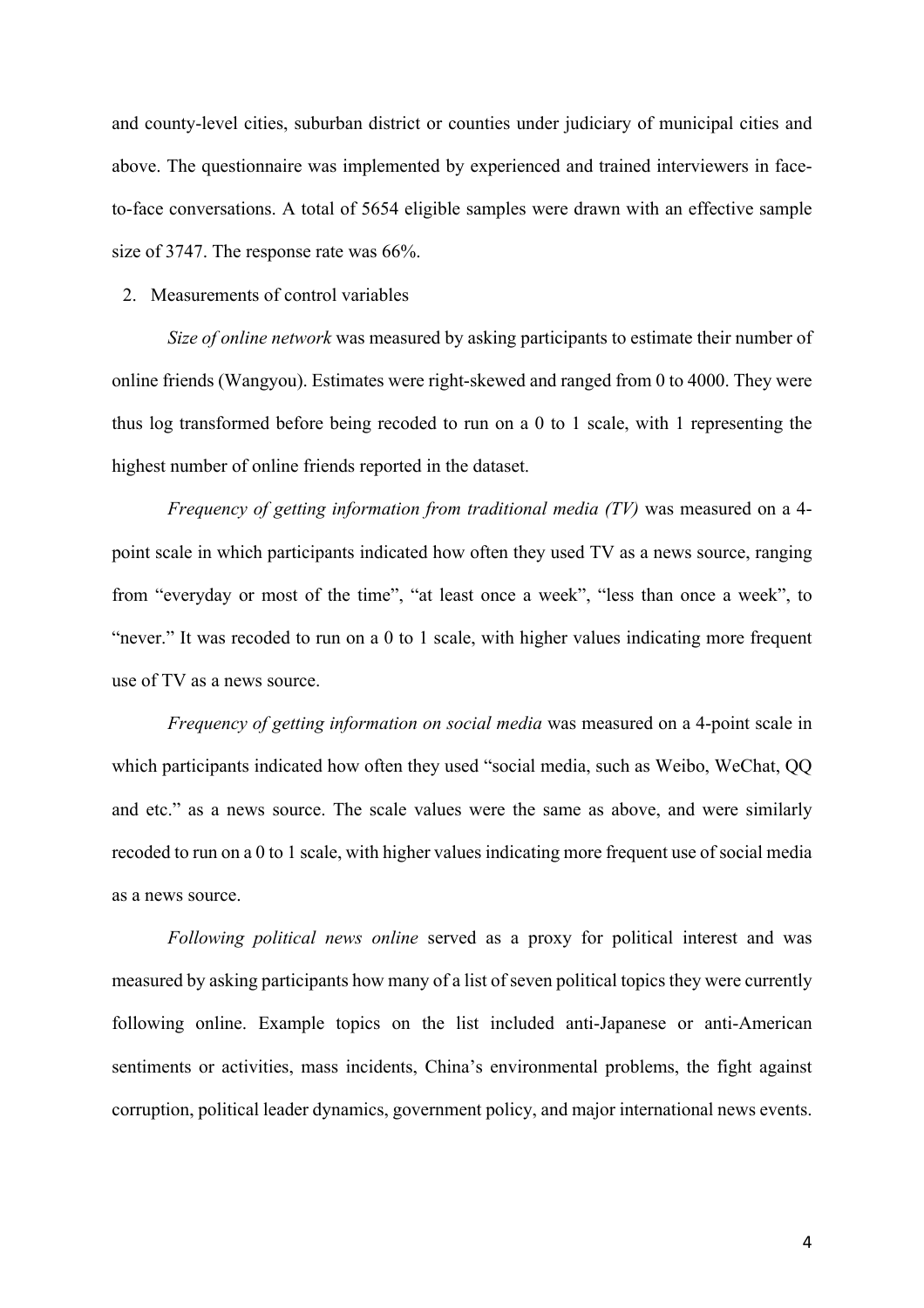The item was then recoded such that participants who followed all seven political topics online received a score of 1, while those who did not follow any received a score of 0.

*Trust in government* was measured with an additive scale of two items in which respondents indicated their trust in city/county government and in China's central government on 0-3 scales, leading to a final scale range from 0 to 6. This was then recoded to run from 0 to 1, keeping seven scoring increments. The scale's reliability was satisfactory (Cronbach's  $\alpha$ )  $= 0.72$ ).

*Pride in being Chinese* was an additive scale consisting of three items in which participants indicated their agreement or disagreement with several statements about China and its people on a 5-point Likert scale. These items are "Overall, China is better than most other countries", "If I was given choices to be citizen of any country in the world, I would still prefer to be a Chinese citizen" and "When others criticize Chinese, I feel like as if they were criticizing me". The scale's reliability was high (Cronbach's  $\alpha = 0.77$ ). The variable was recoded to run on a 0 to 1 scale, with higher values indicating greater pride in being Chinese.

*Political efficacy* was measured with one item: "In your opinion, how much influence do you have when you ask the government to solve the problems closely related to your personal interest?" Respondents indicated the amount of influence they thought they had on a 4-point scale ranging from "a great deal of influence" to "no influence". This variable was then recoded to run on a 0 to 1 scale, with higher values indicating greater perceived political efficacy.

*VPN use* was used to control for participants' privacy concerns and was a dummy variable that took a value of 1 if the participant used a VPN and 0 otherwise. VPN use was determined both directly via two questions asking whether participants used a VPN or proxy server to browse the Web, as well as indirectly by asking participants whether they had ever viewed any of 10 blocked sites, such as the English or Chinese versions of the New York Times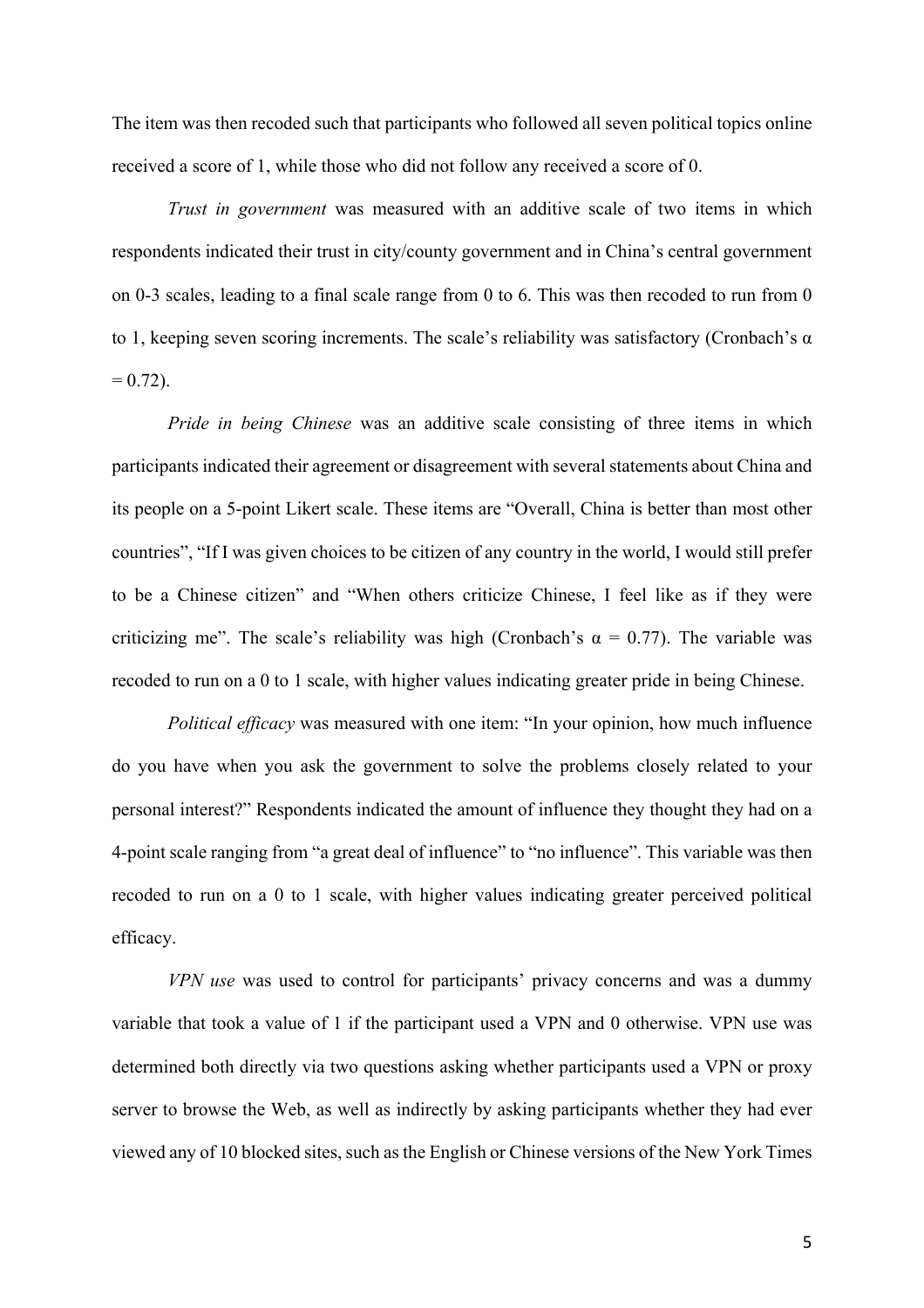or BBC. A VPN is one common way - although not the only way - to access such content inside China. Participants who answered yes to any one of these 12 questions were coded as using a VPN.

*QQ use* was measured by asking whether respondents had used QQ in the past week and was a dummy variable with 1 indicating the participant has used QQ in the past week and 0 otherwise.

*Age* was calculated by subtracting participants' year of birth from 2014, the year in which the survey was conducted. This variable was rescaled such that 0 represented the youngest age present in the survey (18) and 1 represented the oldest age (89).

*Education* was measured on a 4-point ordinal scale indicating whether participants had completed primary school or below, junior high school, senior or vocational high school, or college or above. It was recoded to run from 0 to 1.

*Male* was a dummy variable that took a value of 1 if the participant was male and 0 otherwise.

*Migrant worker* is identified by two questions - status of household registration and current occupation. Respondents are considered as migrant workers if they have rural (agricultural) household registration but work in non-agricultural sector (excluding governments, police bureaus and the military). It is a dummy variable that took a value of 1 if the respondent was a migrant worker and 0 otherwise.

*CCP member* was a dummy variable that took a value of 1 if the participant was currently a member of the Chinese Communist Party and 0 otherwise.

3. Descriptive survey statistics

Table 2. Descriptive survey statistics

|                                                  |      | Mean | <b>SD</b> | Min | Max |
|--------------------------------------------------|------|------|-----------|-----|-----|
| Discussing protest online                        | 1961 |      |           |     |     |
| Criticizing government officials online          | 1961 |      |           |     |     |
| Discussing Non-sensitive political topics online | 1937 |      |           |     |     |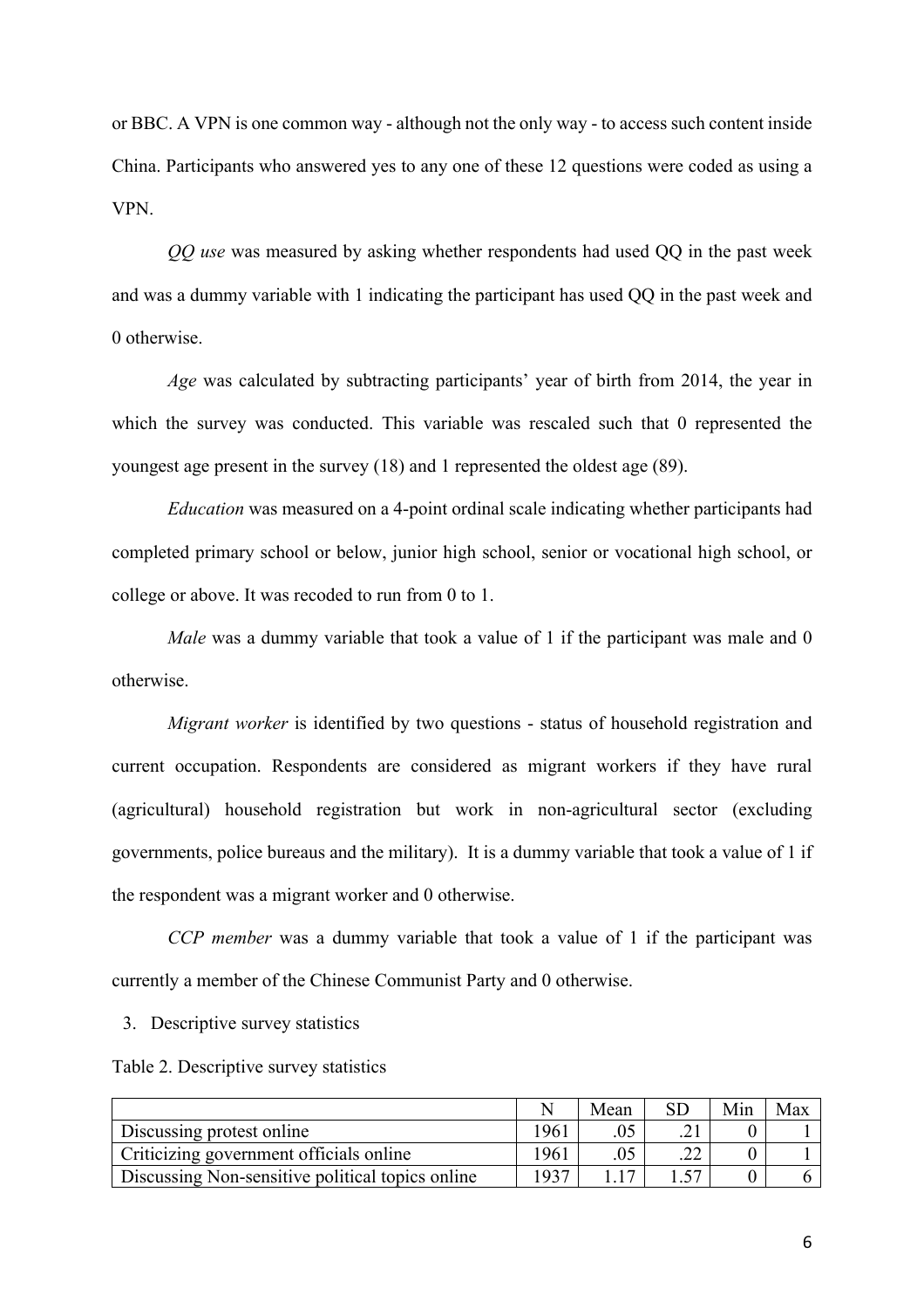| Weibo user                                        |      | .40 | .49 | $\theta$         |     |
|---------------------------------------------------|------|-----|-----|------------------|-----|
| WeChat user                                       |      | .84 | .36 | $\theta$         |     |
| Uses Group Chat function on WeChat and/or QQ      | 1961 | .67 | .47 | $\theta$         |     |
| Size of online network                            | 1393 | .40 | .26 | $\theta$         |     |
| Frequency of getting information from traditional |      | .86 | .26 | $\theta$         |     |
| media (TV)                                        |      |     |     |                  |     |
| Frequency of getting information on social media  | 1920 | .78 | .36 | $\boldsymbol{0}$ |     |
| Following political news online                   | 1961 | .41 | .31 | $\theta$         |     |
| Trust in government                               |      | .71 | .20 | $\theta$         |     |
| Proud to be Chinese                               | 1916 | .73 | .19 | $\theta$         |     |
| Political efficacy                                | 1725 | .19 | .22 | $\theta$         |     |
| using VPN                                         | 1961 | .11 | .32 | $\theta$         |     |
| Age                                               | 1961 | .25 | .16 | $\theta$         | .97 |
| Age squared                                       | 1961 | .09 | .11 | $\overline{0}$   | .94 |
| Education                                         | 1961 | .63 | .32 | $\theta$         |     |
| Male                                              | 1961 | .50 | .50 | $\Omega$         |     |
| Migrant worker                                    | 1961 | .35 | .48 | $\theta$         |     |
| CCP member                                        |      | .12 | .32 | $\overline{0}$   |     |

4. Chinese question wording of dependent and independent variables

Table 3. Chinese question wording of dependent and independent variables

|                           | Chinese question wording      |  |  |  |
|---------------------------|-------------------------------|--|--|--|
| Dependent variables       |                               |  |  |  |
| Discussing non-sensitive  | 一般而言,对于网络时事政治新闻,您是经常、有时、      |  |  |  |
| political topics online   | 偶尔还是从不做下列事情?                  |  |  |  |
|                           | 1) 在网上发言/评论 2) 与网友争论/讨论       |  |  |  |
| Criticizing government    | 下列是一些政治和社会活动, 请问您做过这些事情吗?     |  |  |  |
| officials online          | 1)在网上批评政府官员或政策                |  |  |  |
| Discussing protest online | 下列是一些政治和社会活动, 请问您做过这些事情吗?     |  |  |  |
|                           | 2) 在网上讨论游行 静坐 示威 群体性事件        |  |  |  |
| Independent variables     |                               |  |  |  |
| Weibo user                | 在过去一周之内,您使用过以下应用程序或媒体信息服      |  |  |  |
|                           | 务吗? 微博                        |  |  |  |
| WeChat user               | 在过去一周之内, 您使用过以下应用程序或媒体信息服     |  |  |  |
|                           | 务吗? 微信                        |  |  |  |
| GroupChat use             | 如果您使用微信或 QQ, 通常您加入群组吗?        |  |  |  |
|                           | 通常您都会加入哪些群组?家庭成员群体, 朋友群,<br>同 |  |  |  |
|                           | 事群, 同学群, 兴趣群, 工作群和其他          |  |  |  |

# **III. Information about the online survey**

1. Sampling information of the online survey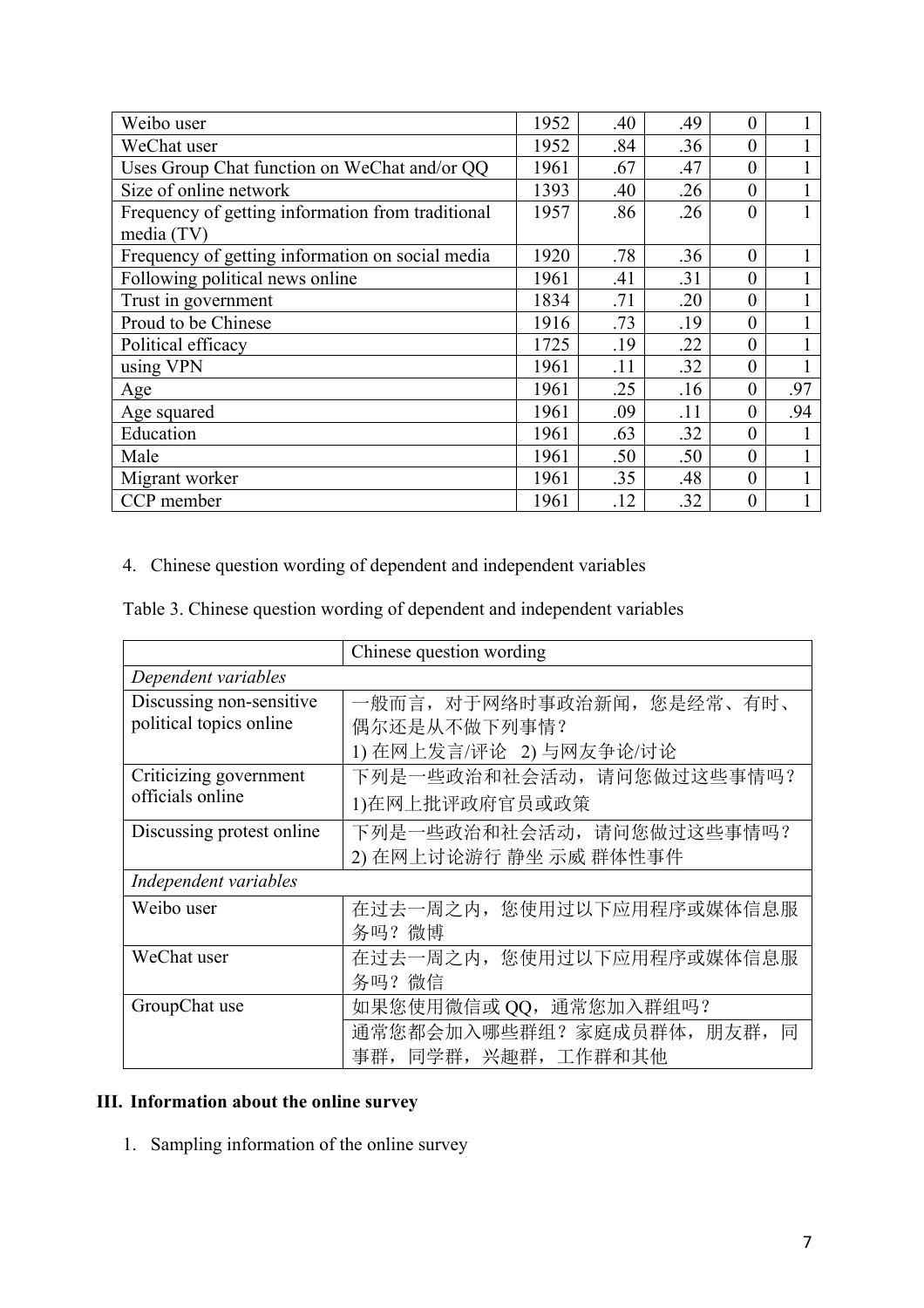We conducted an online survey experiment focusing on Internet users' behaviors on social media between May 10 and June 3, 2016. The online survey drew a quota sample from an online panel of over 1.6 million Chinese Internet users provided by a market research company based in China. We made use of the distribution of IPv4 addresses among the 31 provinces in China compiled by Statistic Bureau in 2015 and the sociodemographic characteristics – age, gender, and education - of the 2014 nationally representative media survey mentioned above to design the quota. In the online survey experiment, 27,000 panelists were invited and 1,489 completed the survey.

To gain insights into the actual implementation of the quota sampling, we compared the relevant characteristics of our online sample with those of the two sources that we used to draw the quota. In the media survey, 50.4% are male and 49.6% female; while in our online sample, 52.9% are male and 47.10% female. In terms of age group, our online sample appears to be slightly older than the Internet users in the media survey sample. In our sample, 66.1% are younger than 40 years old; while in the media survey sample, 70.8% falls into the age group below 40 years old. In terms of education, the distribution of our online sample is heavily skewed to highly educated people. In our sample, 75.38% have at least been to college, while this figure in the media survey sample is 26.6%. Moreover, in the media survey sample, 8.7% has an education level of primary school or under, while in our online sample, we are only able to obtain 1.26% falling into this education group.

Based on the distribution of IPv4 addresses among the 31 provinces in China compiled by Statistic Bureau in 2015, we categorize these provinces into 5 groups, ranking from the one with highest percentage of IPv4 addresses to the one with the lowest percentage. In our online sample, we slightly oversample Internet users from the lowest two groups including people residing in the following provinces, Jilin, Heilongjiang, Tianjin, Yunan, Xinjiang, Hainan, Gansu, Guizhou, Ningxia, Qinghai and Tibet, accounting for 14.84% of the sample; while the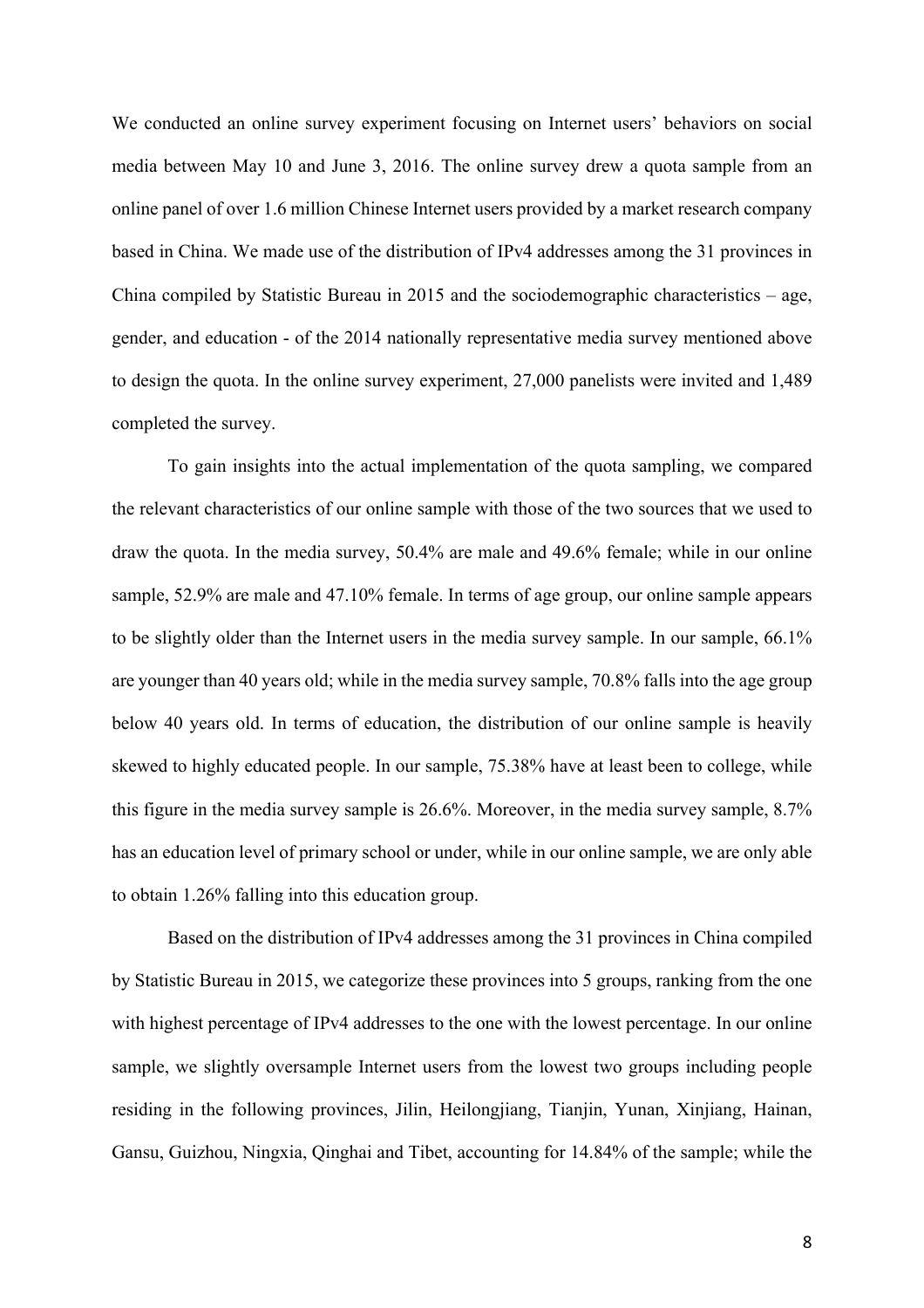actual distribution of IPV4 addresses in these provinces is 8.66% of total number of IPV4 address.

#### 2. Poststratification

The purpose of poststratification is to adjust the sampling weights so as to make the sampling size within each post-stratum is equal to the population size. In our online sample drawing from an online panel of Internet users, we are likely to oversample active Internet users who join online discussion; thus, we stratify our sample according to known population distribution of lurkers and discussants from the media survey. In the media survey, lurking frequency was obtained from the question asking the frequency of using social media to lurk news information and discussing frequency was obtained from the question asking the frequency of commenting or voicing opinion online about hot issues and political news. For each activity, we divided respondents into two groups – low and high frequency. Similarly, in the online survey, lurking frequency and discussing frequency were obtained from asking respondents frequency of reading, posting and commenting on three social media platforms – WeChat, Weibo and Baidu Tieba. Additive indices of lurking and discussing were created and then respondents were categorized into two levels – low and high frequency. Post-weight of each stratum is calculated by using the following formula:

$$
Post\ weight = \frac{Proportion\ in\ population}{Proportion\ in\ sample}
$$

We then run regression on the post-stratified sample.

| Lurking   Low |                   |                                       | High       |
|---------------|-------------------|---------------------------------------|------------|
|               |                   |                                       |            |
| Discussing    |                   |                                       |            |
| Low           | Population/Sample | $31.60\% / 14.00\%$   63.56% / 40.03% |            |
|               | Post weight       | 2.26                                  | 1.59       |
| High          | Population/Sample | $0.53\% / 0.98\%$                     | 4.31% /45% |
|               | Post weight       | 0.54                                  | 0.10       |

Table 4. Poststrata and weights.

Source: The media survey 2014; Online social media survey, 2016.

3. Balancing table of the online survey experiment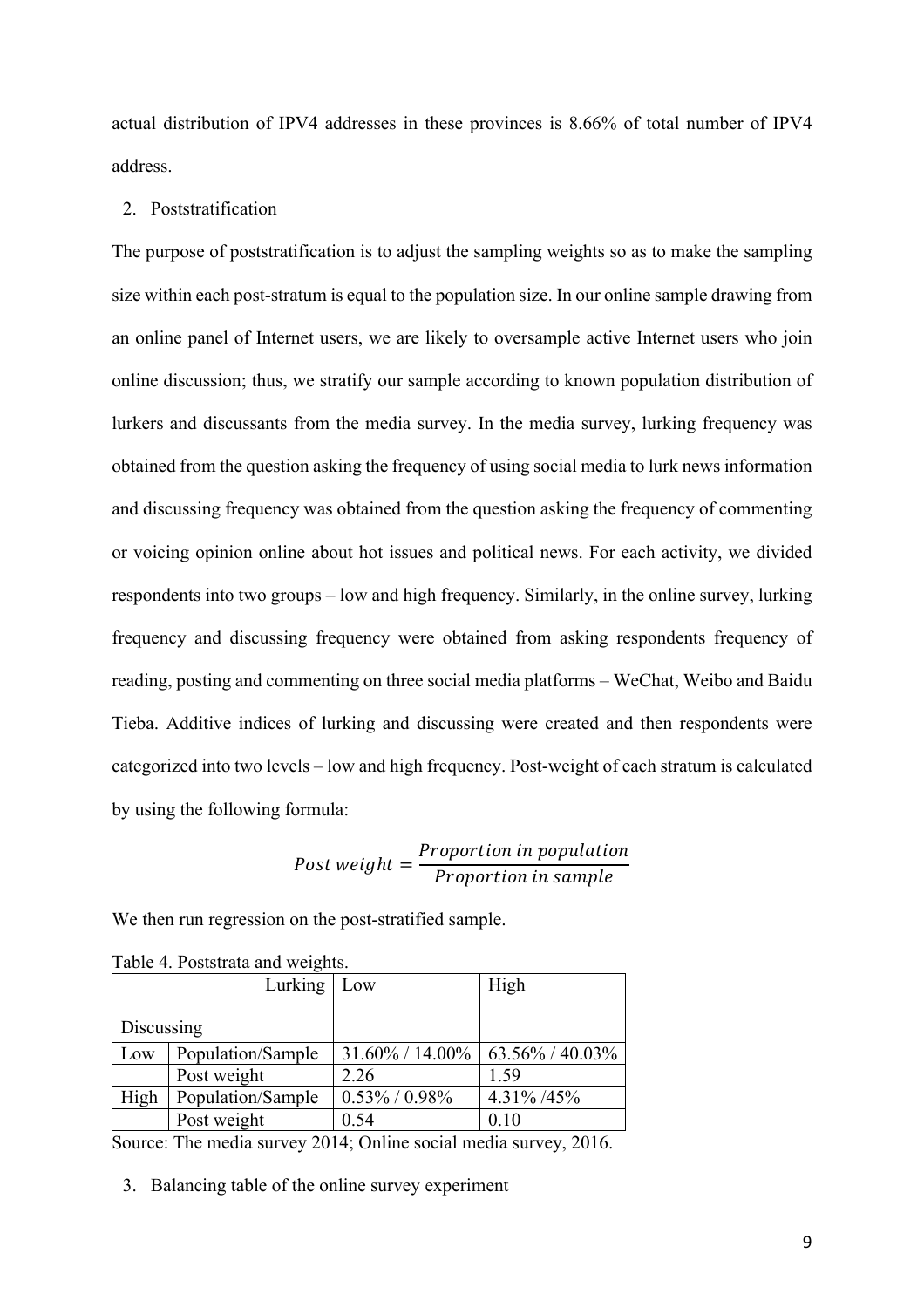| Variable                        | Range        | <b>Mean Value</b>   |             |                  |
|---------------------------------|--------------|---------------------|-------------|------------------|
|                                 |              | <b>WeChat group</b> | Weibo group | $\boldsymbol{p}$ |
| <b>Demographics</b>             |              |                     |             |                  |
| Gender (Female=0)               | $0 - 1$      | 0.51                | 0.52        | 0.52             |
| Age                             | 18-103       | 35.17               | 35.48       | 0.61             |
| Education                       | $1 - 5$      | 4.21                | 4.23        | 0.55             |
| Resident                        | $1 - 3$      | 2.88                | 2.84        | 0.23             |
| (Urban=3, Town=2, Rural=1)      |              |                     |             |                  |
| <b>Procedural details</b>       |              |                     |             |                  |
| Duration (minutes)              | 1.88-1519.48 | 17.63               | 14.70       | 0.37             |
| Privacy concern                 |              |                     |             |                  |
| Social media behavioral measure | $0 - 1$      | 0.64                | 0.64        | 0.81             |
| Anonymity $(1 =$ anonymous)     | $0 - 1$      | 0.76                | 0.76        | 0.99             |
| Weibo behavioral measure        | $0 - 1$      | 0.55                | 0.54        | 0.45             |
| <b>User</b> gratification       |              |                     |             |                  |
| Information-seeking needs       | $0 - 1$      | 0.77                | 0.76        | 0.30             |
| Social needs                    | $0 - 1$      | 0.73                | 0.72        | 0.21             |
| Recognition-seeking needs       | $0 - 1$      | 0.72                | 0.72        | 0.63             |
| <b>Personality</b>              |              |                     |             |                  |
| Extraversion                    | $0 - 1$      | 0.52                | 0.52        | 0.93             |
| Agreeableness                   | $0 - 1$      | 0.56                | 0.56        | 0.93             |
| Consciousness                   | $0 - 1$      | 0.55                | 0.57        | $0.06*$          |
| Neuroticism                     | $0 - 1$      | 0.50                | 0.49        | 0.58             |
| Intellect/Imagination           | $0 - 1$      | 0.55                | 0.56        | 0.37             |
| <b>Issue details</b>            |              |                     |             |                  |
| Seriousness of the issue        | $1 - 7$      | 5.86                | 5.89        | 0.66             |
| Having seen the picture before  | $0 - 1$      | 0.80                | 0.79        | 0.53             |
| <b>Attention check question</b> |              |                     |             |                  |
| <b>Attention</b> test           | $0 - 1$      | 0.95                | 0.96        | 0.25             |

Table 5. Balancing table for WeChat and Weibo groups

Data: Online survey 2016 Notes: \* p<0.10; \*\* p<0.05; \*\*\* p<0.01

### 4. Manipulation check

After the treatment participants received two questions: one asked whether they would recommend Weibo, WeChat or both platforms to a friend when interested in understanding news and in-depth reports on current affairs and when trying to understand discussion on current affairs. Ordered probit regressions on both items were substantially and statistically insignificant.

Similarly, we asked participants to indicate which items were closer to WeChat, Weibo or both, including the extent to which posts by other were deleted, posts by yourself, and public